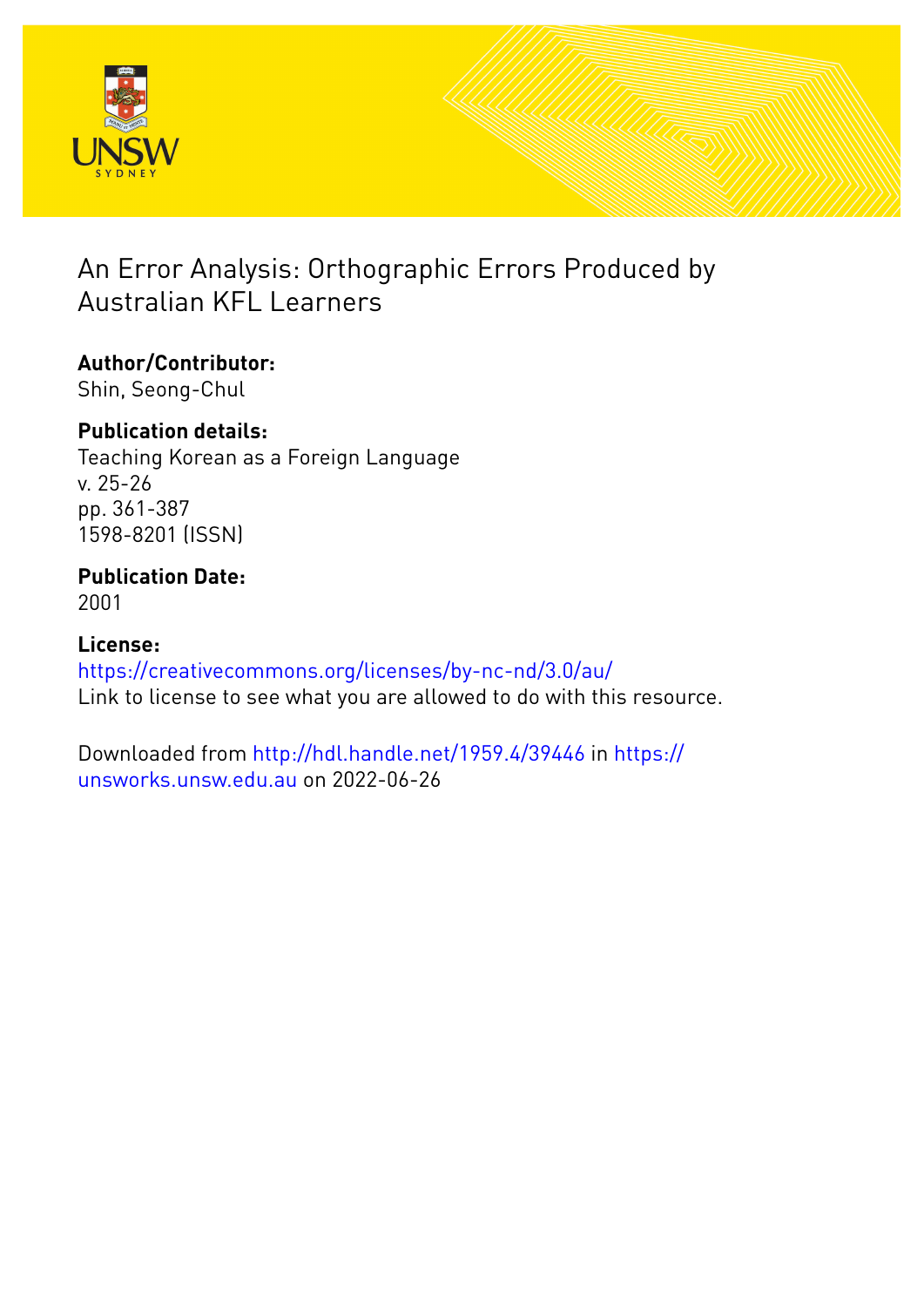## **An Error Analysis: Orthographic Errors Produced by Australian KFL Learners<sup>1</sup>**

#### **Seong-Chul Shin**

*Korean Studies Program, School of Languages and Linguistics, University of New South Wales, Sydney, 2052. s.shin@unsw.edu.au*

신성철. 2001. 호주 한국어 학습자의 철자 오류 분석 연구. 외국어로서의 한국어 교육, 25-26 권. 361-387. 본 연구는 세 가지 목적이 있는 바, 1) 영어 원어민 한국어 학습자들이 빈번하게 오류를 범하는 철자들이 어떤 것들인지를 알아보고, 2) 이들 철자오류를 형태와 빈도에 따라 분류해 보며, 3) 그런 오류들이 일어나는 원인을 잠정적이나마 밝혀보려는 것이다. 사용한 데이타는 호주의 ㄱ대학교와 ㄴ 대학교에서 1999 년과 2000 년에 실시한 정규시험 (중간, 기말고사) 시험지이며, 비영어권 학생들의 것을 제외하고 영어권 학생 60 명이 작성한 130 개의 시험지를 조사하였다. Corder (1981: 38-9)에 의거, 상호보완적인 두 가지 형태의 텍스트 즉, 자유작문식 텍스트와 재구성형식 텍스트만을 선택하여 이로부터 총 949 개의 오류 철자를 추출하고 분석하였다. 분석결과, 3 개의 형태에 압도적으로 많은 오류가 집중되어 있었으며 나머지 20 여개의 오류 형태도 빈도가 적지 않음을 발견하였다. 총 40 여개의 오류형태를 그 특성에 따라 범주화시킨 결과 5 개의 유형으로 오류형태를 꼴지울 수 있었다. 오류의 원인으로는 여러 요인을 유추할 수 있었으나 그 중 두 가지 요인이 두드러졌는 바, 이는 영어와 한국어 사이의 음가나 음운형태의 차이 등으로 인한 음성학적 전이나 방해로 인한 것과, 한국어 자체에 특정 음질간의 발음이 유사하여 혼동을 일으킨 경우였다. (University of New South Wales)

#### **1. INTRODUCTION**

-

 In the past ten years or so, Korean has been taught as part of a degree program in a number of Australian universities, and the number of students who study Korean as a foreign or second language (KFL / KSL) is relatively small but sustainable. Much time and effort has been directed to the development of curriculum and teaching materials, and students' proficiency development has been largely neglected. Presently, instructors of Korean work with limited knowledge regarding the areas of difficulty in students' acquisition of Korean and the effective strategies to rectify many of the errors that are observable in their sentence production. It is timely and necessary to examine the

<sup>&</sup>lt;sup>1</sup> This is a revised version of a paper which I presented at the International Association of Korean Language Education (IAKLE) 2001 Conference held at Korea University in August 2001. I thank Dr Chung-Sok Suh, Director of the Korea-Australasia Research Centre at the University of New South Wales for the generous travel funds.

Copyright©2001 Seong-Chul Shin. *Teaching Korean as a Foreign Language*, Vol. 25-26, 2001. pp 361-387. ISSN 1598-8201. KLI Institute of Language Research and Education.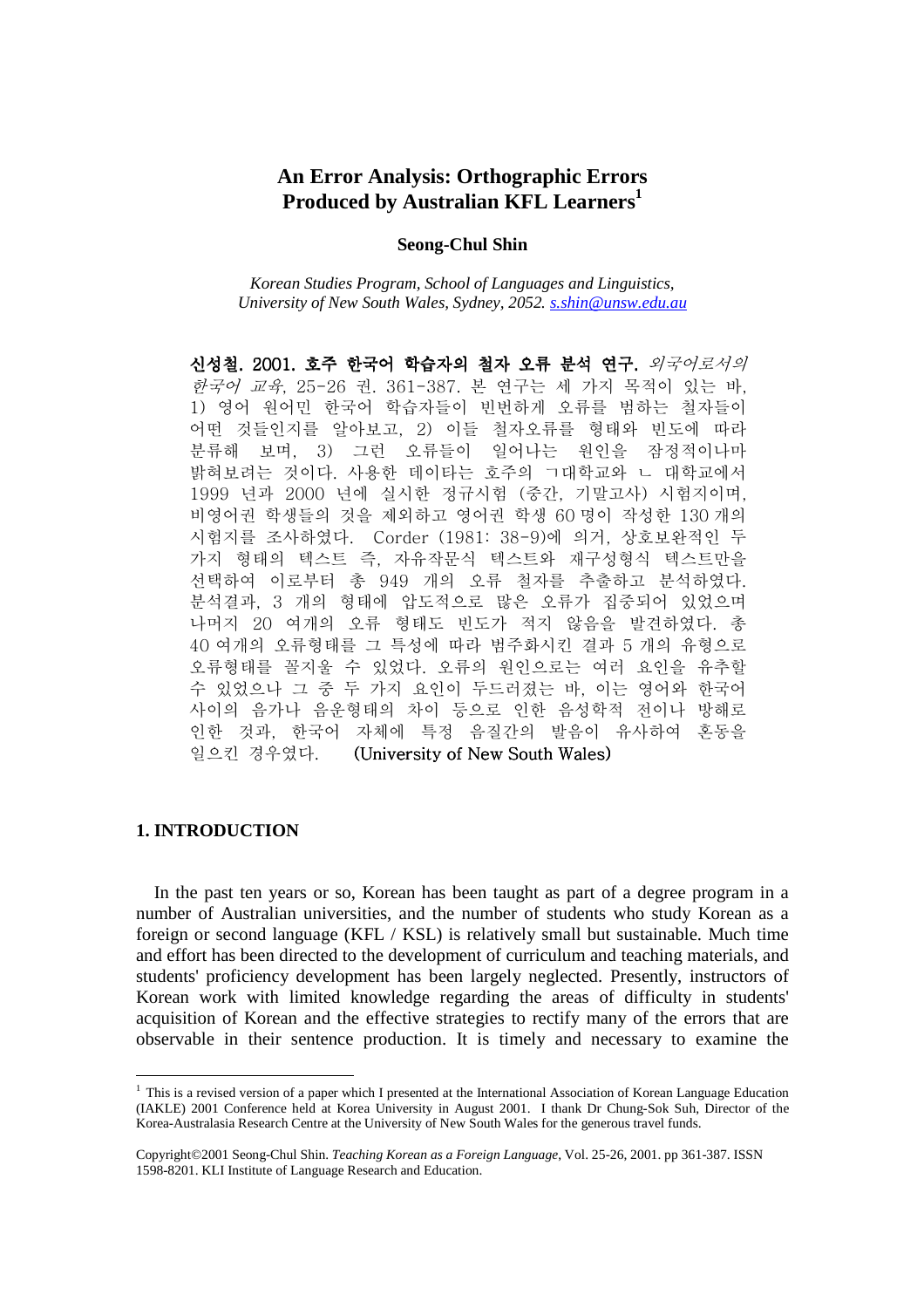sentence production of the learners and address the key areas of difficulty in students' acquisition of Korean. There are a number of linguistic levels through which errors are assigned and examined, i.e. orthography or phonology, lexicon, morphology, syntax and discourse, and as a starting point this study focuses on orthographic or spelling errors. This report is based on the result of a pilot study, which was undertaken as part of a larger project of error analysis and pedagogical strategies. It is hoped that the result of this study can make a partial but useful contribution to the field of Korean spelling error analysis, in particular for the construction of a working hypothesis, a comprehensive error classification system and an effective pedagogical strategy.

#### **1.1. Methods in Error Analysis**

 There are four major approaches which have been widely utilised for the analysis of problems that are observed in foreign or second language productions, namely, descriptive analysis, contrastive analysis (CA), error analysis (EA) and discourse / conversational analysis. Each of these four principal approaches has its own merits and limitations. In fact, they are broadly inter-related and complementary to each other. If one would like to provide a complete picture of learner language and the solution of various problematic areas, he/she will need to develop an integrated framework, encompassing the merits and advantages of all the four approaches and supplementing their weaknesses and disadvantages. This paper is certainly not intended to attempt such a work, but there is nothing to prevent the researcher doing it, thereby examining the totality of the problems associated with the learner's production. In the meantime, we will need to rely on what is currently available and what is best relevant.

 The main concern of this paper is the learner language and more specifically an analysis of learners' orthographic errors as mentioned above. The study of errors was initiated by a desire to improve language pedagogy and as an alternative response to the weakness of contrastive analysis. Error analysis (see, for example, Corder 1967; Dulay, Burt and Krashen 1982; Sohn 1986; Taylor 1986; Lennon 1991; James 1998) essentially concerns the learner language itself and acknowledges the learner's current L2 competence as a creative and transitional system (termed as 'interlanguage', see Selinker 1972). The EA approach has an advantage in that it accommodates various range of error sources, such as L1, L2, communicative and human factors, but it also has a number of limitations. Among others, weaknesses in methodological procedures and scope are the most frequently mentioned criticism (Bell 1974; Long and Sato 1984). Corder (1967, 1981), whose work is regarded as a major contribution to the development of EA research, notes the significance of errors in three aspects: (1) they provide the teacher with a useful information about how much the learner has learnt, (2) they provide the researcher with evidence about how language is learnt, and (3) they are indispensable devices to the learner to learn the target language. For a method, Corder (1971a, 1981) and others suggest the following five steps: (1) collection of a sample, (2) identification of errors, (3) description of errors, (4) explanation of errors, and (5) evaluation of errors.

 In collecting samples, natural and spontaneous ones are generally preferred, but it is not easy to obtain such samples. As an alternative, Corder (1981) suggests two kinds of elicitation: clinical and experimental. Clinical elicitation requires the learner to produce

Copyright©2001 Seong-Chul Shin. *Teaching Korean as a Foreign Language*, Vol. 25-26 (2001), pp 361-387. KLI Institute of Language Research Education and Research.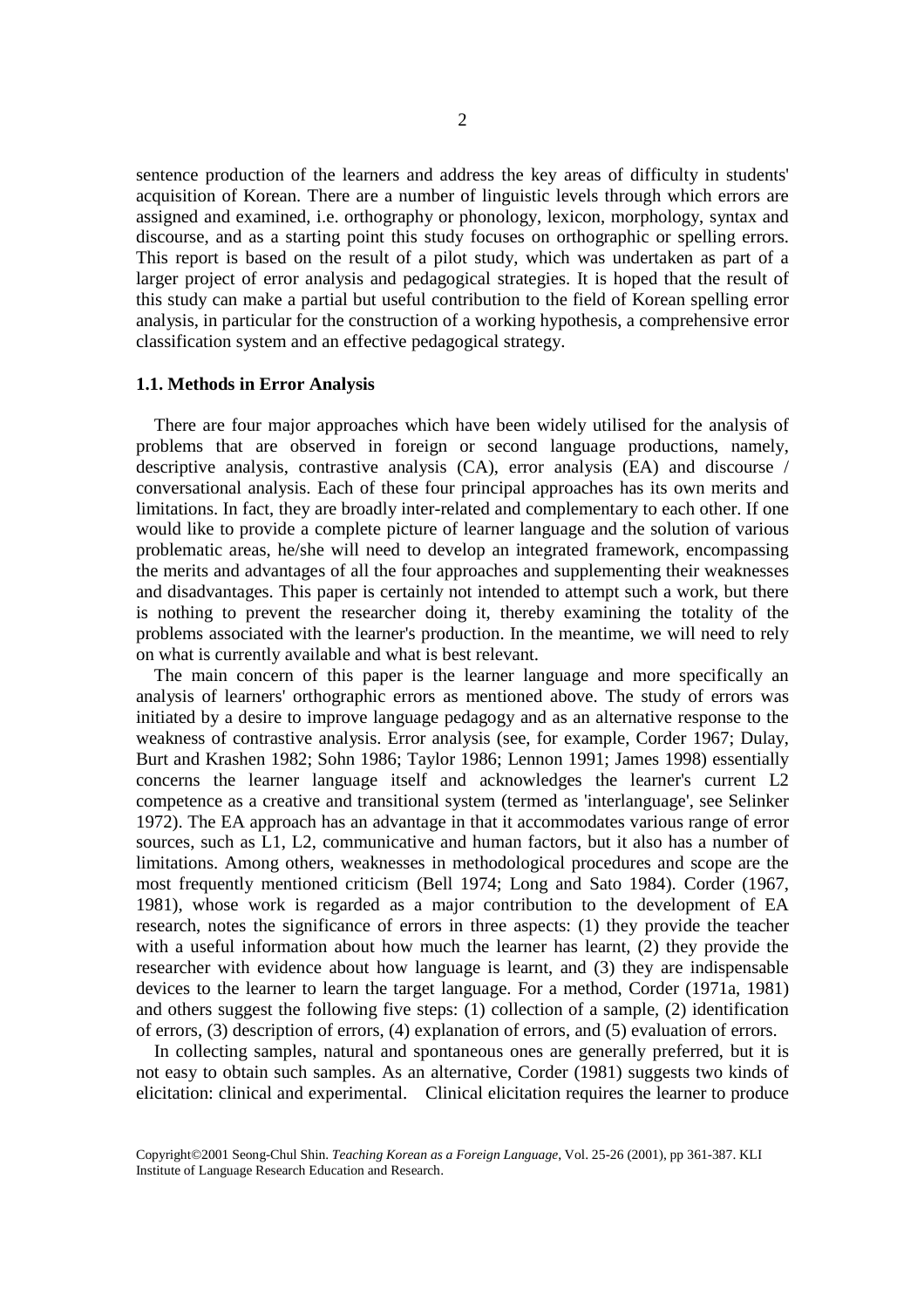any voluntary data orally or in writing, while experimental methods use special tools to elicit data containing specific linguistic items.

 In identifying errors, Corder (1967, 1981) also makes an important point: the distinction between errors and mistakes. Errors represent a lack of knowledge and competence, while mistakes are the result of processing failures that occur while performing their competence. In this regard, errors tend to occur consistently and mistakes inconsistently. He argues that EA research should be restricted to the study of errors while eliminating mistakes from the analysis.

 For the description of errors, there are a number of frameworks suggested according to the linguistic level of description and the systematicity. Some are superficial and others are more systematic. For example, Dulay, Burt and Krashen (1982) suggests four categories of error: (1) omissions, (2) additions, (3) misinformations, and (4) misorderings. Corder (1974) identifies three types of error: (1) presystematic errors, (2) systematic errors, and (3) postsystematic errors. Both frameworks have advantages and disadvantages. Ellis (1994) explains that the former framework may have an advantage that can give a pedagogic information (e.g. the error item and frequency), but it provides little insight into how an L2 is learnt. The latter, instead, has an advantage in that it can provide explanations for the learner's behaviour in L2 contexts by giving accounts of why and how, but it may be difficult to utilize as it requires the researcher to interview the learner.

 Explanation of errors is considered to be the most important stage for EA research as it involves the processes of second language acquisition. It is concerned with the source of the error. A number of different frameworks to establish the cause of errors have been put forward. For instance, Richards (1971b) identifies three sources of errors: (1) interference errors, (2) intralingual errors, and (3) developmental errors. A more comprehensive framework, however, is found in Taylor (1986), where he broadly categorises the error source into four: (1) psycholinguistic, (2) sociolinguistic, (3) epistemic, and (4) discourse sources. Although there are a number of different ways to identify the cause for error, it is usual in error analysis to work on three principal sources of error (Richards 1971b), that is, (1) interlingual, (2) intralingual, and (3) induced errors. Interlingual and intralingual errors are often further subdivided. For example, Lott (1983) identifies three interlingual categories: (1) overextention of analogy, (2) transfer of structure, and (3) interlingual/intralingual errors. Richards (1971b) distinguishes four intralingual categories: (1) overgeneralization, (2) ignorance of rule restrictions, (3) incomplete application of rules, and (4) false concepts. Induced errors (see Stenson, 1974) account for the nature of the instruction (e.g. teaching techniques or materials) the learner has received. As this paper is concerned with the study of orthographic errors only, all these outlines on EA research may not be applicable to this present study, but it is possible to utilise the ideas as a general framework.

#### **1.2. EA Research in Orthographic Errors**

 As pointed out by James et al (1993), the norms in grammar and pronunciation can vary in a foreign language situation, as long as communication is not hindered. In fact, it seems that tolerance or acceptability in learner language has been widened since the popular but misled introduction of communicative methodology where meaning and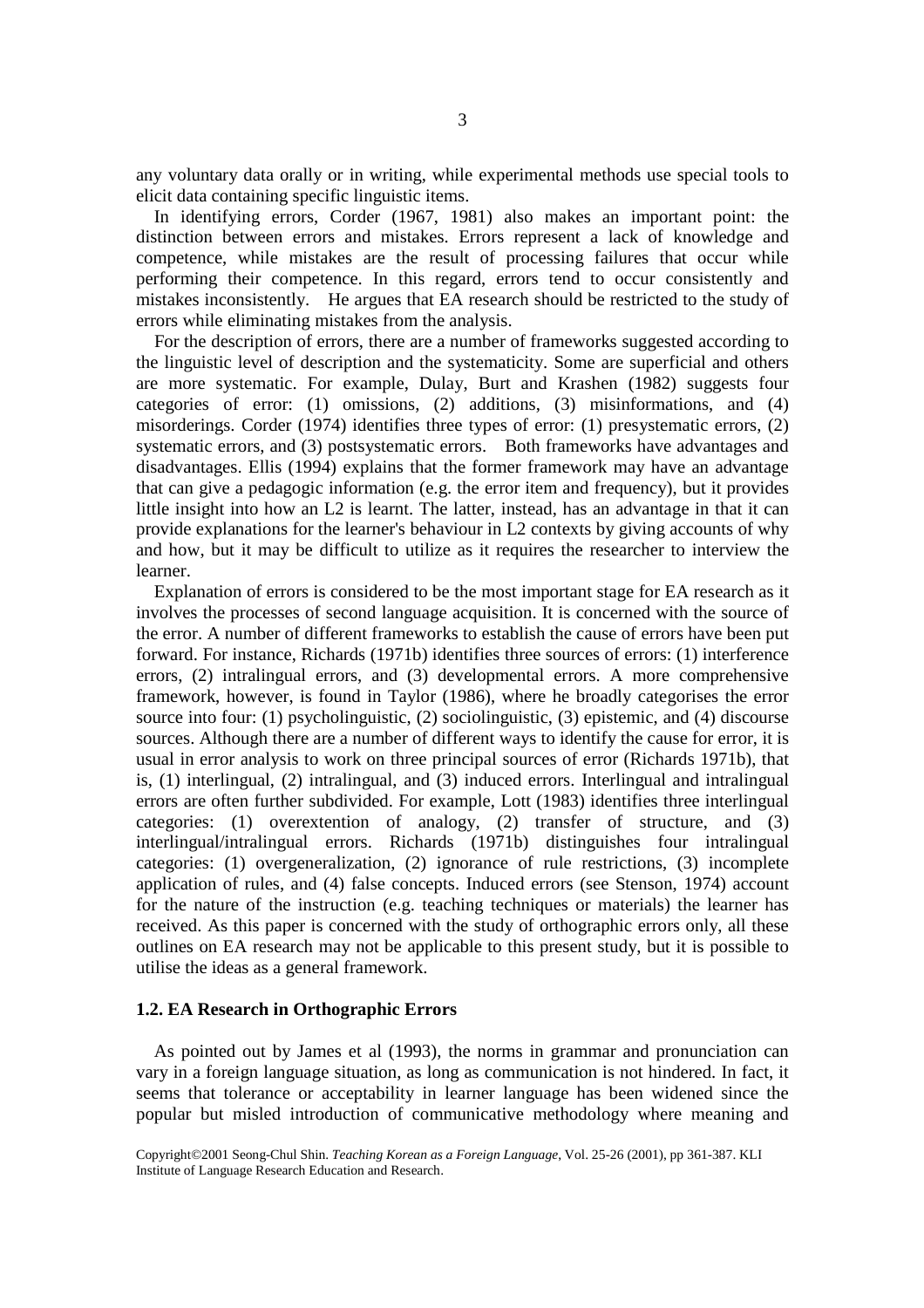fluency take much higher priority than form and to specify the necessity of native speaker norms in English as an international language contexts might have nurtured tolerance towards acceptable norms. Also, influential studies of learner language such as Selinker, 1972 and 1992; Tarone, 1983; Namser, 1971 where the intermediate, transitional and approximate nature of the learner language system is emphasised might have led to generous perceptions towards learners' errors in second language learning and teaching. Unfortunately but understandably, the same tolerance or acceptability does not apply to orthography. Orthography or spelling is uncompromising, and there are only two options to evaluate: correct or incorrect. No approximations are allowed in spelling. I believe this is the starting point for one who wants to venture into this field.

 Despite the complex sound-symbol relationship in Korean, there are very few studies in Korean spelling error analysis, which is not surprising when considering the small amount of literature concerning language acquisition of Korean, which in turn reflects the relatively short education history of KFL/ KSL. There are numerous error analysis studies on English and other European languages, and studies of orthographic errors are also rich. After observing many of the orthographic studies, Bebout (1985: 570) evaluates the nature of the studies as falling into three main types: 'which words cause the most spelling difficulty, where errors are most likely to occur in words, or why some words or types of words yield more errors.' To ascertain the key areas of weakness in Korean orthography, the current study is focused on types of errors rather than the types of words that cause problems.

 Bebout, who tested two groups of subjects learning English as a first and as a second language by using eight error categories, reports that there were significant differences between the subject groups in three categories (involving one consonant and two vowel symbols), but there was no significant difference between the groups on the other vowel and consonant categories. This result indicates that there are areas of more difficulty in spelling for second language learners and that there are areas of intrinsic orthographic difficulty, regardless of the learner groups. The fact that there are comparative and intrinsic areas of difficulty signifies that there are different causes of errors according to the group, thus requiring different spelling strategies to rectify the problems. The study by James et al (1993), where spellings produced by bilingual subjects were investigated, categorizes the types of errors into three, namely, L1 interference, non-interference and dual (or multiple) origin. The three types of errors are further sub-categorized into such types as mispronunciations, phoneme-to-grapheme, lexical cognate, overgeneralizations, homophone confusion and letter naming. James et al found that there is a strong L1 influence on L2 production (i.e. spelling errors) and that it is possible to avoid or reduce the orthographic errors by identifying the potential problematic areas through contrastive analysis. Similar findings and claims can be seen in Sohn (1986) where composition errors produced by American university students learning Korean were examined. Sohn finds four types of orthographic errors in his study, and these are graphic mismatch, phonemic transcription, wrong pronunciation and wrong graphic association of sound features. Sohn claims that much of the error types are attributable to three types of confusion concerning the allophonic Korean consonants, nasals and laterals, and some vowel sounds. As he observed, phonological interference from L1 (English) was the strongest factor of these confusions.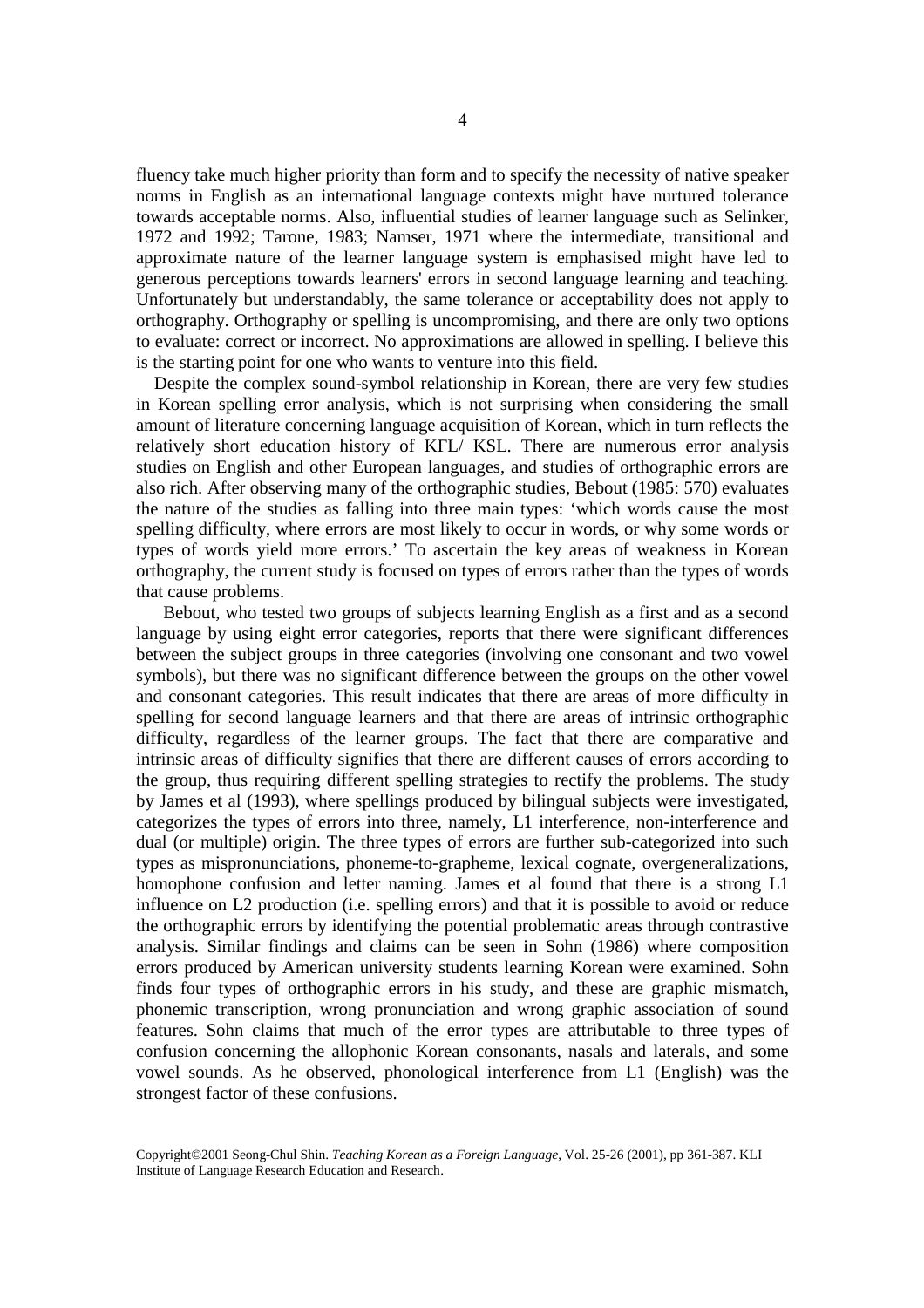The aim of this study is threefold: 1) to identify the orthographic features that present particular difficulties to English native speakers learning Korean as a foreign language at two Australian universities; 2) to classify those orthographic errors in terms of their type and frequency; and 3) to provide possible explanation for the cause of those problematic orthographic features. Although it falls outside the primary aim of this study, a brief discussion is offered for pedagogic strategies to be used in the second language learners' spelling.

#### **2. METHOD**

#### **2.1. Subjects**

The subjects selected in this study are 60 2nd and 3rd Year students from Griffith University and the University of New South Wales. As this study was intended to focus on English native speaker learners of Korean (ENSLK), there was a casual subject selection process. Out of 94 students in total, 34 students who were not or were considered to be not native speakers of English are not included for the purpose of this study. These students have learned Korean as a foreign language for about two to three years, and they were native speakers of English or were deemed to have English as their first language. Among the 60 students in this study, there are 26 3rd Year students and 34 2nd Year students. By institution, 18 3rd Yr and 23 2nd Yr students come from Griffith, and 8 3rd Yr and 11 2nd Yr students come from UNSW.

#### **2.2. Data<sup>2</sup>**

The data used in this study comes from written examination papers administered during the 1st and 2nd semesters in 1999 and 2000 at the two universities. Out of 182 papers in total, 130 papers were selected for analysis, and the other papers were excluded due to the above-mentioned reasons. The type of examinations that the current study is concerned with is short written, mid-semester and end-of-semester examinations. The main reason for the decision not to include homework types of data (e.g. worksheets, essays) is that most of them do not represent the true nature of the students' proficiency (orthographic knowledge in this case) in Korean since they are often corrected by native speakers of Korean. The study uses two classes of composition data: a free composition type of data and a reformulation type of data (Corder 1981:38-9). Accordingly, the textual data selected for this study consists of short answer questions, translation tests and free/ essay composition tests. In this way, it is hoped that the constraints of textual data will be complemented, thereby increasing the validity of the findings.

#### **2.3. Procedure**

Identifying orthographic errors requires a decision-making process which distinguishes between orthographic and other levels of errors, i.e. lexical, morphological and syntactic. In this study, the focus will be on phonology and graphology-related errors (i.e. errors relating to phonemes and graphemes): phonemic errors (i.e. those relating to

<sup>&</sup>lt;sup>2</sup> Data were collected from five Australian universities. In the present paper only Griffith and UNSW data are analysed. The other data will also be analysed as part of a larger project.

Copyright©2001 Seong-Chul Shin. *Teaching Korean as a Foreign Language*, Vol. 25-26 (2001), pp 361-387. KLI Institute of Language Research Education and Research.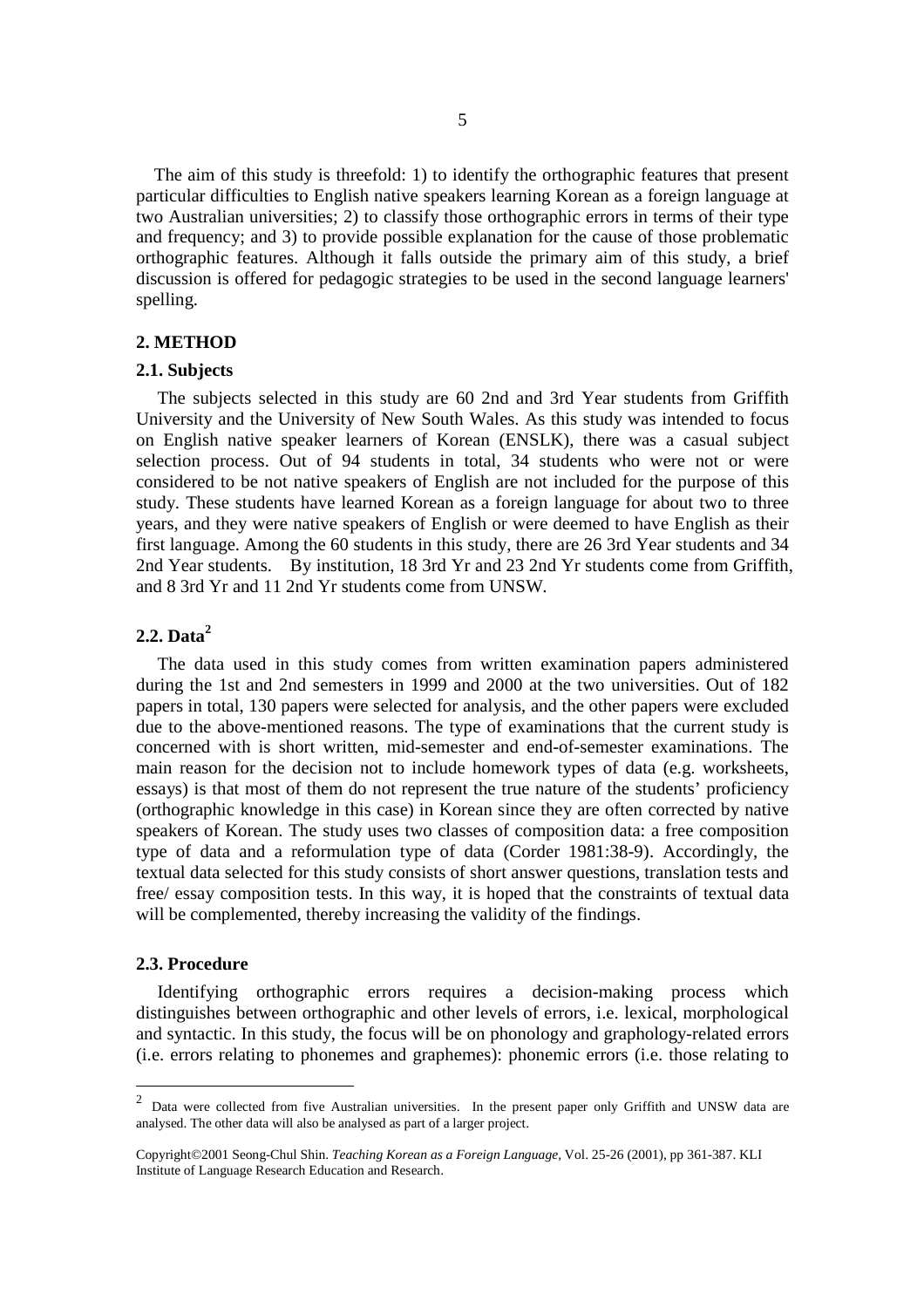sounds) and graphemic errors (i.e. those relating to written symbols), although in physical representation they exist as one unit (e.g. *bin* for *pin* in English; *dal* for *tal* or *ttal* 'moon'  $/$  'mask' / 'daughter' in Korean)<sup>3</sup>. This way, orthographic errors are distinguished from morphology-related errors which are related to word forms (e.g*. chin.gu.kwa* for *chin.gu.wa* 'with a friend'), lexical errors related to 'meanings' (e.g. *jag.a.seo* for *jeog.eo.seo* 'small in size' / 'small in number') and syntactic errors related to the functions of grammatical items (e.g. *hwa.leul.naess.eun.de.do* for *hwa.leul.nass.neun.de.do* / 'even if (I) got angry'). Therefore, this study does not include misspellings related to lexical, morphological and syntactic errors.

After identifying orthographic errors, legible misspelled words were selected and listed in Korean along with correct spellings, then transliterated in Roman letters. Each misspelling was classified according to the phonemic/graphemic features and coded by error type (e.g. *ae* for *e*). If one word contains more than one type of error (e.g. *sam.po* for *san.bo* /'taking a walk'), the errors were classified into two or more types (i.e.*m* for *n* and *p* for *b*). Numbers of each error type were computed and calculations were made of the distribution and relative frequencies of the error types. Finally, attempts were made to categorize the pattern of error types according to their nature and frequency.

Another thing to note here is that from preliminary observations, many 'errors' were noticed in transliterations of foreign loan words into Han-geul. Although these might not be properly considered as spelling errors, there are nonetheless orthodox orthographic forms for loan words, and an increasing number of dictionaries list them for reference and instructors of KFL will correct the ill-formed transliterations. Considering this reality, a decision was made to include unorthodox transliterations in the selection, but to categorize them separately.

#### **3. RESULTS<sup>4</sup>**

-

 In all, 949 misspelled items were selected and analysed. In terms of frequency, there were three most frequent error types where one type of error occurs more than 60 times: 1) *ae* for *e* or *e* for *ae* (86 times); 2) *eo* for *o* or *o* for *eo* (83 times); 3) *j* for *ch* or *ch* for *j* (65 times). Secondly, there were 19 other active error types occurring 10 to 30 times each, and these are: 4) *s* for *ss* or *ss* for *s*; 5) *d* for *t;* 6) *eu* for *u* or *u* for *eu*; 7) *g* for *kk* or *kk* for *g*; 8) *d* for *t* or *t* for *d*; 9) *ng* for *n* or *n* for *ng*; 10) *o* for *u* or *u* for *o*; 11) wae for *oe* or *oe* for w*ae*; 12) *b* for *p* or *p* for *b*; 13) φ for *h* or *h for*φ *;* 14) φ*.l* for *l.* φ or *l.* φ for φ*.l*; 15) *l.l* for φ*.l* for φ*.l* for *l.l*; 16) *n* for *nh* or *nh* for *n*; 17) *a* for *wa* or *wa* for *a*; 18) *a* for *eo* or *eo* for *a*; 19) *eo* for y*eo* or y*eo* for *eo*; 20) *e* for *ye* or *ye* for *e*; 21) *eu* for *o* or *o* for *eu*; and 22) *m* for *n* or *n* for *m*. Thirdly, less active error types which occur less than 10 but more than 5 times include: 23) *ui* for *oe* or *oe* for *ui*; 24) *n.n* for φ*.n;* 25) *eo* for *eu* or *eu* for *eo;* 26) *j* for *g* or *g* for *j;* 27) *j* for *jj* or *jj* for *j;* 28) *ae* for *a* or *a* for *ae;* 29) *i* for *ui* or *ui* 

<sup>3</sup> The Revised Romanization system prepared and authorized by the Korean Government is used to transcribe Korean forms. To avoid confusion, each Han-geul letter is romanized according to Han-geul spelling instead of pronunciation, as stated under the title 3. Special Provisions for Romanization (8) in the booklet *The Revised Romanization of* 

*Korean*. Dots are used to indicate the boundaries between syllabic blocks. 4 I would like to thank Dr Duk-Soo Park at the University of Sydney for his valuable comments and advice on data analysis and interpretation of the results, although any shortcomings are mine.

Copyright©2001 Seong-Chul Shin. *Teaching Korean as a Foreign Language*, Vol. 25-26 (2001), pp 361-387. KLI Institute of Language Research Education and Research.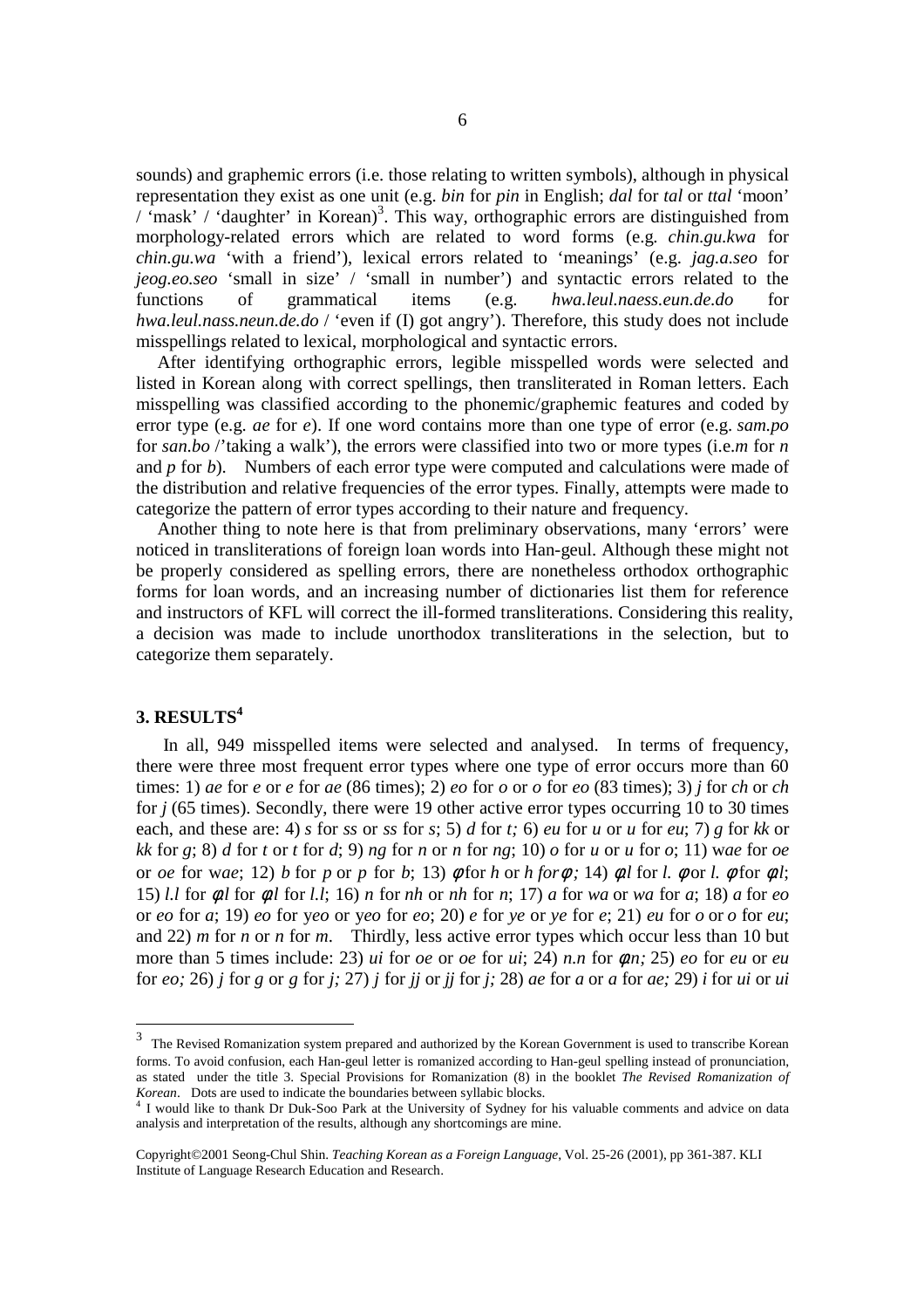for *i*; and 30) *l.l* for *l.* φ or *l.* φ for *l.l*. Other miscellaneous types of errors occurring less than five times are not listed here.

 Among the active 40 error types, there were 18 vowel misspellings (35.6%), and 22 consonant misspellings (35.2%), which is quite balanced. This balance is compared with the results found in English data (Bebout, 1985: 584 and James et al, 1993: 290) where vowel spellings were considerably higher than consonant misspellings. If we look at the most active 22 error types in the current study, however, there is an indication of a similar trend that vowel misspellings (30.2%) more intensively occurred than consonant misspellings (28.5%) in Korean as well.

3.1 below lists the frequency of 40 types of errors and some examples. Misspellings are indicated with \* and correct spellings in the brackets. To save space, only 2 - 4 examples for each type are given. The symbol  $\phi$  means missing letters (spellings).

## **3.1. Error Types 1)** *ae* **for** *e* **or** *e* **for** *ae***: 86 (9.1%)**  \*ga.gae (ga.ge) 'shop' \*eo.jae (eo.je) 'yesterday' \*je.mi (jae.mi) 'interesting' \*de.hag.gyo (dae.hag.gyo) 'university' **2)** *eo* **for** *o* **or** *o* **for** *eo***: 83 (8.7%)**  \*eo.neul (o.neul) 'today' \*meog.yo.il (mog.yo.il) 'Thursday' \*bon.ho (beon.ho) 'number' \*bol.go (beol.go) 'to earn (money)' **3)** *j* **for** *ch* **or** *ch* **for** *j***: 65 (6.8%)**  \*jeg (chaeg) 'book' \*a.jim (a.chim) 'morning' \*chae.beol (jae.beol) 'conglomerate' \*cha.dong.ja (ja.dong.cha) 'passenger car' **4)** *s* **for** *ss* **or** *ss* **for** *s***: 30 (3.2%)**  \*seub.ni.da (sseub.ni.da) 'to spend' \*seo.ya (sseo.ya) 'to write'  $*5$  ssi (5 si) '5 o'clock' \*ssi.jag.hab.ni.da (si.jag.hab.ni.da) 'to begin' **5)** *d* **for** *tt***: 27 (2.9%)**  \*da.la.ga.yo (tta.la.ga.yo) 'to follow' \*dae (ttae) 'occasion' **6)** *eu* **for** *u* **or** *u* **for** *eu***: 28 (3.0%)**  \*jeob.seu (jeob.su) 'receipt' \*ssa.eum (ssa.um) 'fight' \*jung.ga (jeung.ga) 'increase' \*su.mul.sal (seu.mu.sal) 'twenty years old' **7)** *g* **for** *kk* **or** *kk* **for** *g***: 24 (2.5%)**  \*ga.geum (ga.kkeum) 'sometimes' \*gam.ppag (kkam.ppag) 'completely'

Copyright©2001 Seong-Chul Shin. *Teaching Korean as a Foreign Language*, Vol. 25-26 (2001), pp 361-387. KLI Institute of Language Research Education and Research.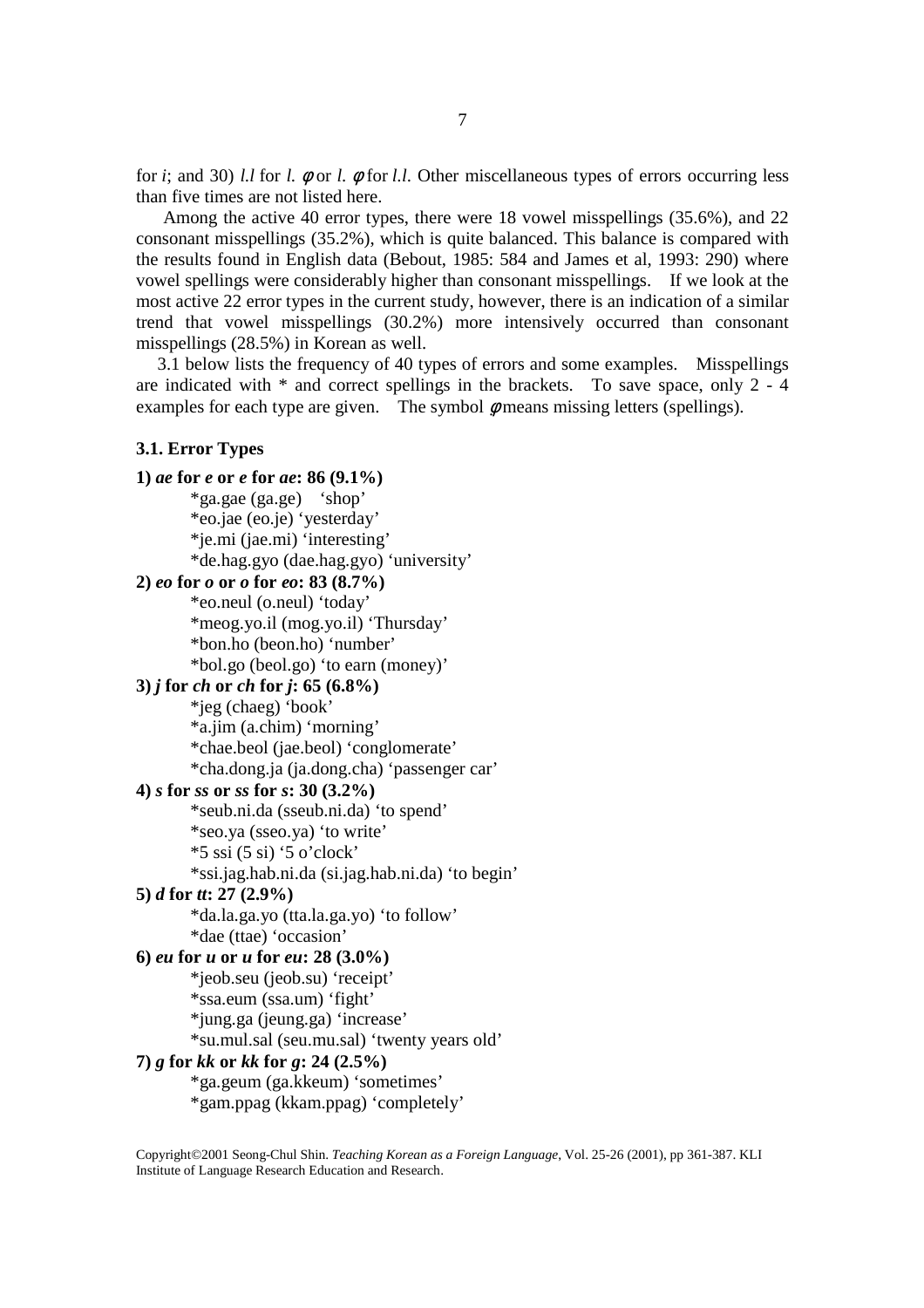\*ga.kke (ga.ge) 'shop'

\*kkae.gos.ha.ge (kkae.kkeus.ha.ge) 'cleanly'

### **8)** *d* **for** *t* **or** *t* **for** *d***: 22 (2.3%)**

 \*bo.dong (bo.tong) 'usually' \*dab.ni.da (tab.ni.da) 'to ride' \*tong.geu.la.mi (dong.geu.la.mi) 'circle' \*tae.hag.gyo (dae.hag.gyo) 'university'

#### **9)** *ng* **for** *n* **or** *n* **for** *ng***: 22 (2.3%)**

 \*jeong.gong (jeon.gong) 'major study' \*hwang.gyeong (hwan.gyeong) 'environment' \*jeon.chaeg (jeong.chaeg) 'policy' \*jun.gug.mal (jung.gug.mal) 'Chinese language'

#### **10)** *o* **for** *u* **or** *u* **for** *o***: 18 (1.9%)**

 \*na.jong.e (na.jung.e) 'later' \*sog.je (sug.je) 'homework' \*gwa.mug (gwa.mog) 'subject \*sun.nim (son.nim) 'guest'

### **11) w***ae* **for** *oe* **or** *oe* **for w***ae***: 17 (1.8%)**

 \*dwaeb.ni.da (doeb.ni.da) 'to be all right'/'to become' \*oe.nya.ha.myeon (wae.nya.ha.myeon) 'because'

## **12)** *b* **for** *p* **or** *p* **for** *b***: 16 (1.7%)**

 \*bi.lo (pi.lo) 'fatigue' \*bi.u.myeon (pi.u.myeon) 'to smoke' \*toe.pi (toe.bi) 'compost' \*bog.jap.hae.seo (bog.jab.hae.seo) 'complex'

## **13)** φ **for** *h* **or** *h for* φ*:* **14 (1.5%)**

 \*beon.eo (beon.ho) 'number' \*il.eul.ab.ni.da (il.eul.hab.ni.da) 'to work' \*ma.heum (ma.eum) 'mind/heart' \*pyeon.han.ha.ge (pyeon.an.ha.ge) 'comfortably'

## **14)** φ*.l* **for** *l.* φ **or** *l.* φ **for** φ*.l***: 14 (1.5%)**

 \*deu.leo.ga.go (deul.eo.ga.go) 'to go in' \*do.la.wass.eo.yo (dol.a.wass.eo.yo) 'came back' \*dal.eun (da.leun) 'different'

## **15)** *l.l* **for** φ*.l* **or** φ*.l* **for** *l.l***: 13 (1.4%)**

 \*il.leum (i.leum) 'name' \*eol.lyeob.da (eo.lyeob.da) 'difficult' \*o.la.ga.go (ol.la.ga.go) 'to climb' \*ppa.li (ppal.li) 'quickly'

### **16)** *n* **for** *nh* **or** *nh* **for** *n***: 12 (1.3%)**

 \*man.a.yo (manh.a.yo) 'many' \*gwae.chan.a.yo? (gwaen.chanh.a.yo?) 'is it OK?' \*anh.bad.a.yo (an.bad.a.yo) 'don't receive' \*anh geu.leoh.da (an.geu.leoh.da) 'not the case'

#### **17)** *a* **for** *wa* **or** *wa* **for** *a***: 12 (1.3%)**

\*ba.yo (bwa.yo) 'to see'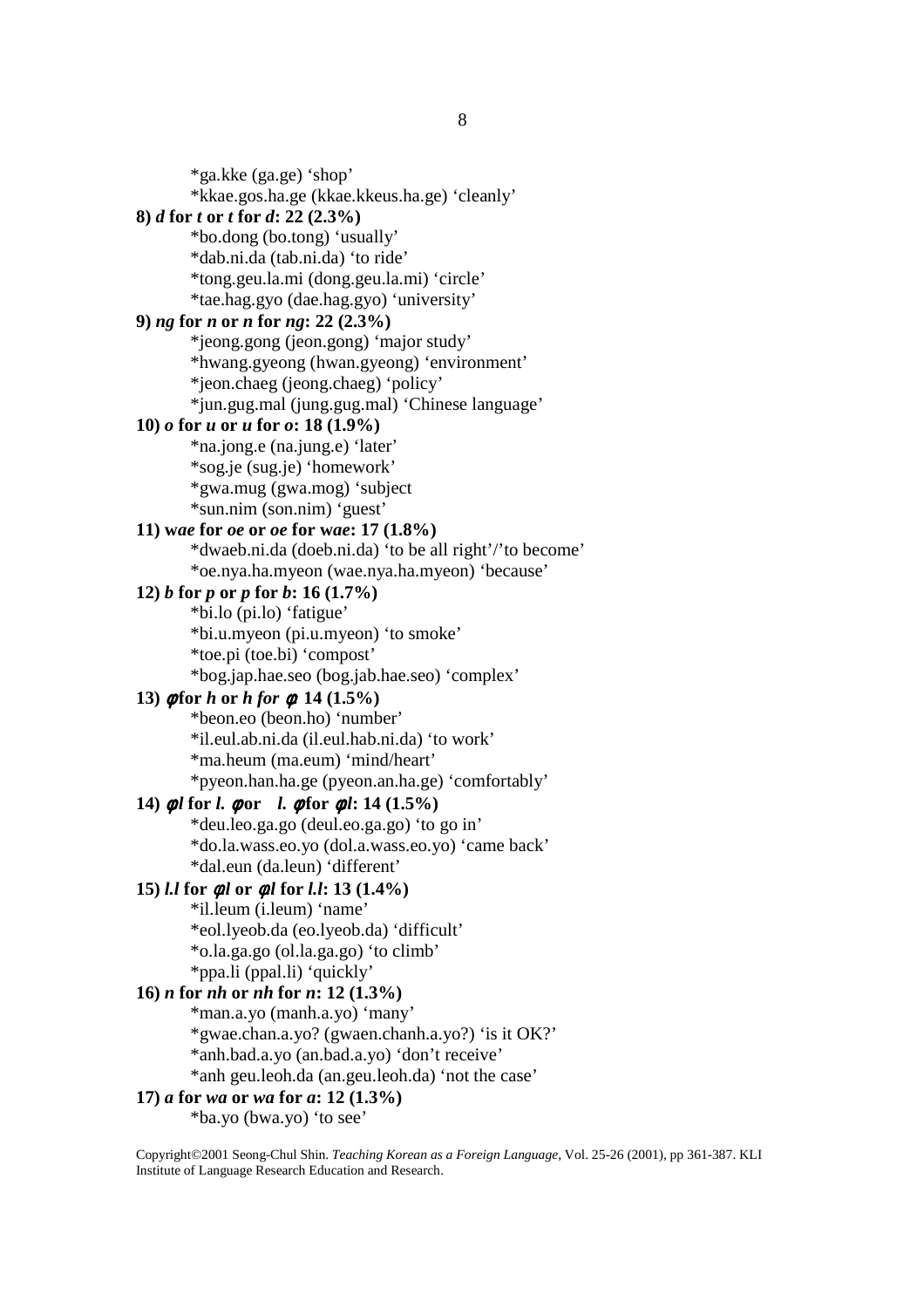\*ga.mog (gwa.mog) 'subject' \*byeon.hwa (byeon.ha) 'to change' \*joh.wa.hae.yo? (joh.a.hae.yo?) 'do (you) like...?' **18)** *a* **for** *eo* **or** *eo* **for** *a***: 10 (1.1%)**  \*a.meo.ni (eo.mo.ni) 'mother' \*a.leum.deo.un (a.leum.da.un) 'beautiful' \*dol.eo.ga (dol.a.ga) 'to return' \*deo.eum.ju (da.eum.ju) 'next week' **19)** *eo* **for y***eo* **or y***eo* **for** *eo***: 10 (1.1%)**  \*pi.meon (pi.myeon) 'to smoke' \*i.leog.seo (i.lyeog.seo) 'curriculum vitae' \*bu.lyeo.yo (bul.eo.yo) 'to blow' \*jyeol.yag (jeol.yag) 'frugality' **20)** *e* **for** *ye* **or** *ye* **for** *e***: 10 (1.1%)**  \*e.bae (ye.bae) 'worship' \*ge.hag (gye.hoeg) 'plan' \*ga.gye (ga.ge) 'shop' \*ga.ya.gyess (ga.ya.gess) 'have to go' **21)** *eu* **for** *o* **or** *o* **for** *eu***: 10 (1.1%)**  \*o.leun.jjeug (o.leun.jjog) 'right' \*go.dong.hag.gyo (go.deung.hag.gyo) 'high school' **22)** *m* **for** *n* **or** *n* **for** *m***: 10 (1.1%)**  \*sim.bal (sin.bal) 'shoes' \*dan.bae (dam.bae) 'cigarette' **23)** *ui* **for** *oe* **or** *oe* **for** *ui***: 9 (1.0%)**  \*hui.sa (hoe.sa) 'business company' \*ui.gug (oe.gug) 'foreign country' **24)** *n.n* **for** φ*.n***: 9 (1.0%)**  \*hal.meon.ni (hal.meo.ni) 'grandmother' \*dan.ni.myeon.seo (da.ni.myeon.seo) 'to attend /go' **25)** *eo* **for** *eu* **or** *eu* **for** *eo***: 8 (0.8%)**  \*seob.ni.da (sseub.ni.da) 'to spend' \*neu.mu (neo.mu) 'too (much)'  $26$ *j* for *g* or *g* for *j***:** 8 (0.8%) \*si.jan (si.gan) 'period of time' \*gae.hwal.yong (jae.hwal.yong) 'for recycling **27)** *j* **for** *jj* **or** *jj* **for** *j***: 8 (0.8%)**  \*il.jig (il.jjig) 'early' \*yu.jjeum.e (yo.jeum.e) 'these days' **28)** *ae* **for** *a* **or** *a* **for** *ae***: 7 (0.7%)**  \*dae.haeg.gyo (dae.hag.kyo) 'university' \*na.lae (na.la) 'nation' **29)** *i* **for** *ui* **or** *ui* **for** *i***: 7 (0.7%)**  \*geo.i (geo.ui) 'almost' \*sa.ui (sa.i) 'interval/between'

**30)** *l.l* **for** *l.* φ **or** *l.* φ **for** *l.l***: 7 (0.7%)**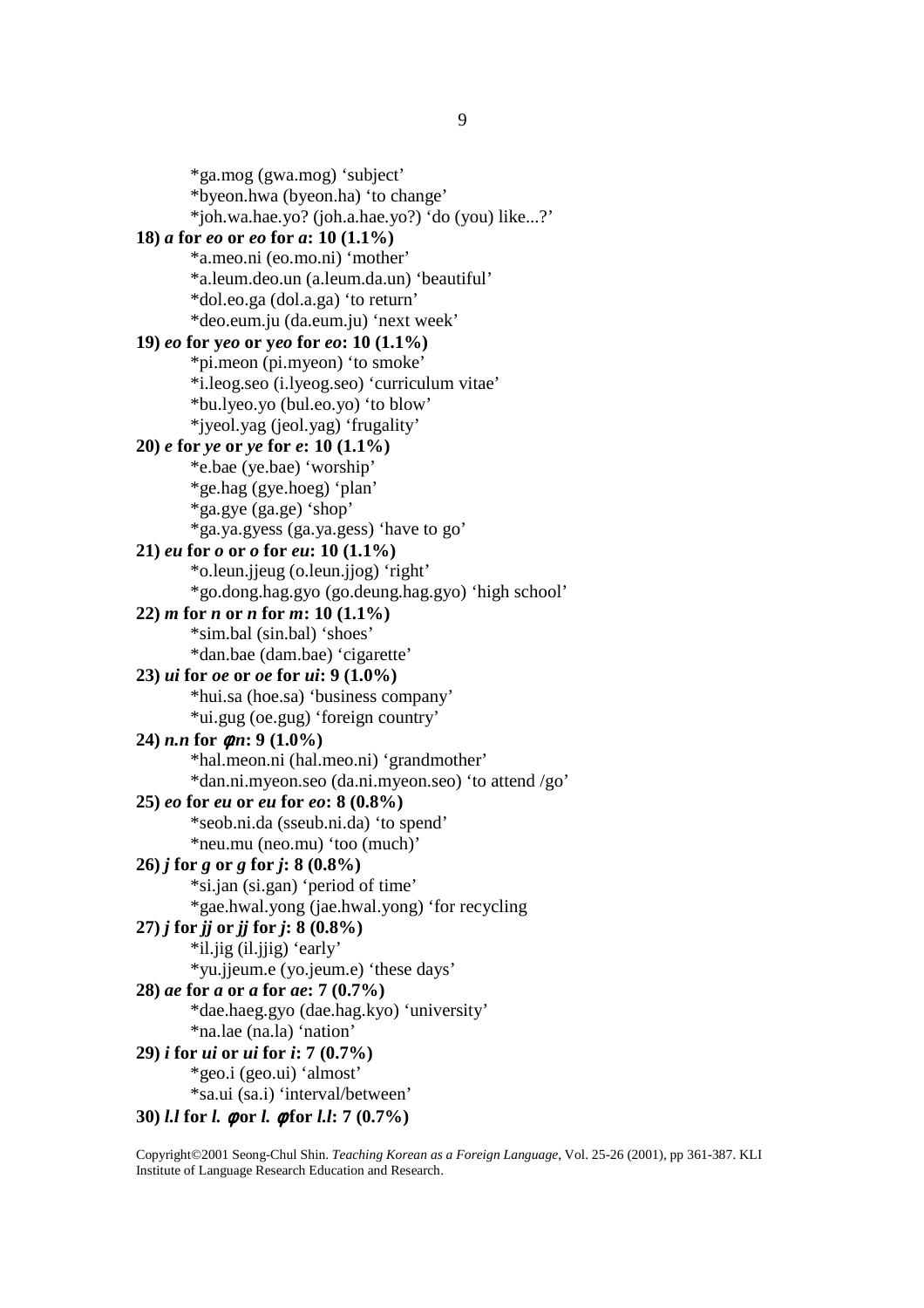\*jul.lib.ni.da (jul.ib.ni.da) 'to reduce' \*gol.eo.yo (geol.lyeo.yo) 'it takes (time).

```
31) n. \phi for \phin or \phin for n. \phi. 7 (0.7%)
         *dan.i.go (da.ni.go) 'to go / attend' 
        *a.ne (an.e) 'inside' 
32) wi or oe or oe for wi: 7 (0.7%) 
        *chwi.geun (choe.geun) 'recently' 
        *choe.jig (chwi.jig) 'getting a job' 
33) φ.g for g. φ or g. φ for φ.g: 7 (0.7%) 
        *ji.geob (jig.eob) 'job' 
        *sa.hoeg.hag (sa.hoe.hag) 'sociology' 
34) i for eu: 5 (0.5%) 
        *i.lim (i.leum) 'name' 
        *jil.gib.ni.da (jeul.gib.ni.da) 'to enjoy' 
35) i for wi or wi for i: 5 (0.5%) 
        *sib.ge (swib.ge) 'easily' 
       *chwi.lyo (chi.lyo) 'treatment' 
36) j for s or s for j: 5 (0.5%) 
        *ye.jang (ye.sang) 'anticipation' 
       *mas.neun (maj.neun) 'right /correct' 
37) m for b: 5 (0.5%) 
        *sim.nyeon (sib.nyeon) '10 years' 
        *sseum.ni.da (sseub.ni.da) 'to write' 
38) yeo for ye or ye for yeo: 5 (0.5%) 
         *yeo.jang (ye.jeong) 'schedule' 
        *ma.sye.yo (ma.syeo.yo) 'to drink' 
39) φ for ng or ng for φ: 5 (0.5%) 
        *yeo.hwa (yeong.hwa) 'movie' 
        *yo.don (yong.don) 'pocket money' 
40) φ.s for ss. φ or ss. φ for φ.s: 5 (0.5%) 
         *wa.seo.yo (wass.eo.yo) 'came. 
        *man.na.seu.myeon (man.nass.eu.myeon) 'to meet'
```
There were more than 50 ill-formed transliterations of loan words. Some of the examples are listed below without attempting to classify them, as it is not so important at a linguistic level.

| *ba.bae.gyu (ba.be.kyu) ' barbecue' *bi.da (pi.teo) 'Peter' (x5) |                                    |
|------------------------------------------------------------------|------------------------------------|
| $*bi.ija (pi.ja) 'pizza' (x6)$                                   | *chi.gin (chi.kin) 'chicken'       |
| *deo.la (dal.leo) 'dollar'                                       | *ba.seu (beo.seu) 'bus'            |
| *gae.im (ge.im) 'game'                                           | *gol.geol (kol.geol) ' call girl'  |
| *ko.o.pi (keo.pi) 'coffee'                                       | *lae.jeo (le.jeo) 'leisure' $(x2)$ |
| *li.beo.teu (li.po.teo) 'reporter'                               | *na.eu.teu. (na.i.teu) 'night'     |
| *o.jeon (o.jon) 'ozone'                                          | *teg.si (taeg.si) 'taxi'           |
| *a.lu.ba.i.teu (a.leu.ba.i.teu) 'arbeit'                         |                                    |
| *ta.len.teu (tael.laen.teu) 'talent / TV stars'                  |                                    |

Copyright©2001 Seong-Chul Shin. *Teaching Korean as a Foreign Language*, Vol. 25-26 (2001), pp 361-387. KLI Institute of Language Research Education and Research.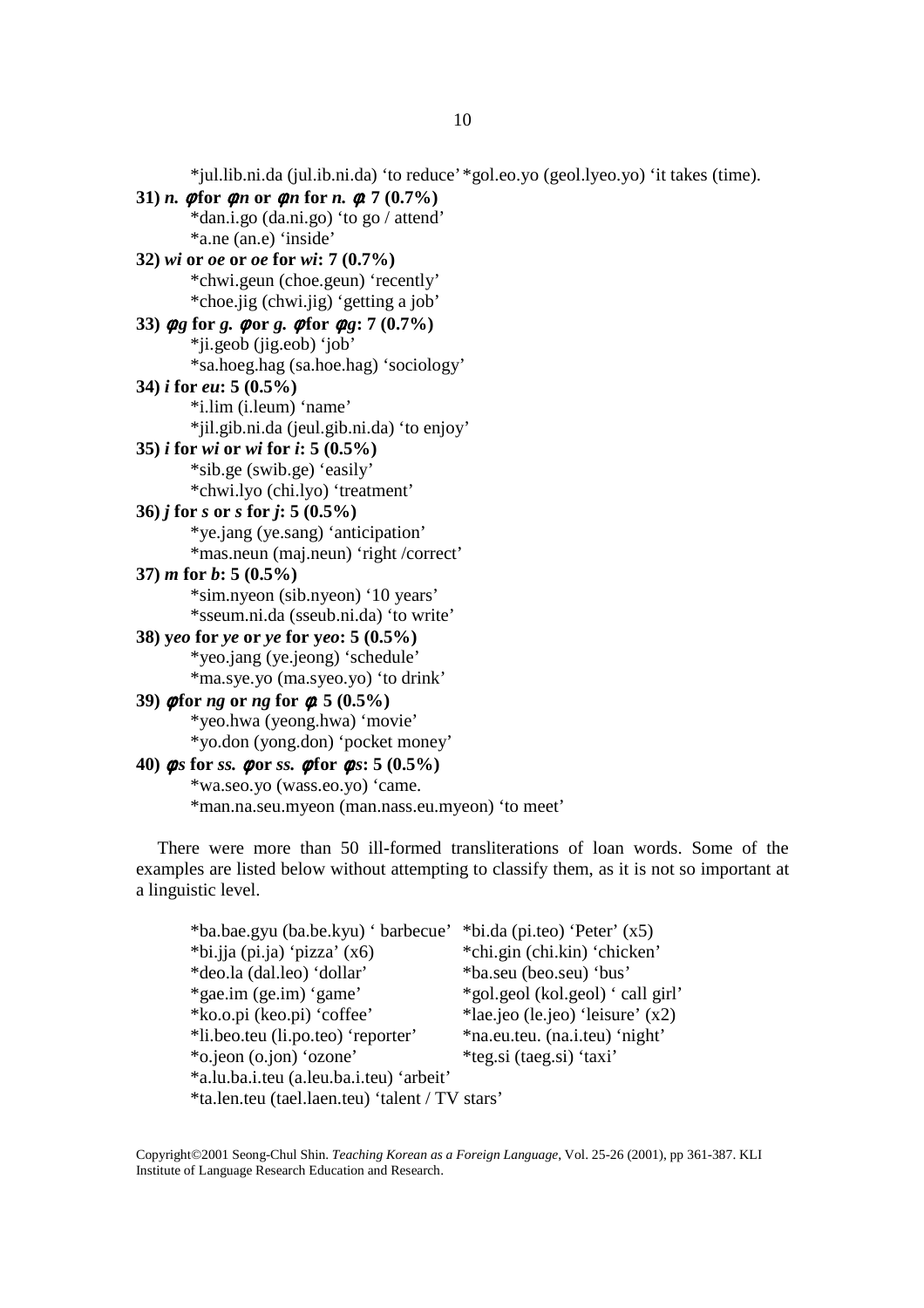#### **3. 2. Patterns of Error Type**

The error types presented in 3.1 above can be categorised into five patterns.

#### **1) Pattern 1: Mismatch in vowel sounds**

'Similar' vowel or semi-vowel sounds are mismatched, particularly between (a) *ae* and *e*; (b) *eo* and *o*; (c) *eu* and *u*; (d) *o* and *u*; (e) w*ae* and *oe*, (f) *a* and *wa*; (g) *a* and *eo*; (h) *eo* and *yeo*; (i) *e* and *ye*; and (j) *eu* and *o*, as shown in (1), (2), (6), (10), (11), (17), (18), (19), (20) and (21), respectively.

#### **2) Pattern 2: Mismatch in allophonic consonant sounds**

Pairs of allophonic consonant sounds are mismatched, particularly between (a) *j* and *ch*; (b) *s* and *ss*; (c) *d* and *tt*; (d) *g* and *kk*; (e) *d* and *t*; (f) *b* and *p*; (g) j and jj, as shown in (3), (4), (5), (7), (8), (12) and (27), respectively.

#### **3) Pattern 3: Misrepresentation in nasal and lateral sounds**

A nasal or lateral sound moves (or 'assimilates) to another similar sound or influences adjacent segments, thus the nasal or lateral sound is switched, or doubly spelled. This pattern occurs particularly between (a) *ng* and *n*; (b) *m* and *n*; and (c) *l* between vowels, and (d) *n* between vowels, as shown in (9), (14), (15), (22), (24), (30) and (31).

#### **4) Pattern 4: Omission and addition of 'weak' sounds**

The grapheme or symbol of a 'weak' sound is omitted or added. Particularly, this is the case in '*h'* when it comes after, before or between nasals and laterals, as shown in (13) ad (16).

#### **5) Pattern 5: Miscellaneous errors**

Errors in this category are difficult to characterise as they are small in number and sporadic, and do not fit into any of the patterns in this study. For example, a wrong graphic association error as shown in (26); a phoneme-to-grapheme misrepresentation error as shown in (33), and the *b*-to-*m* sound change error as shown in (37).

#### **4. DISCUSSION AND CONCLUSIONS**

Error identification, analysis and categorisation will always involve a certain degree of inaccuracy. Nevertheless, this study was able to identify, if tentatively, key areas of difficulty in Korean orthography and to establish a certain picture of error patterns.

First, a very high frequency of errors was observed in two pairs of vowel sounds: *ae* and *e* (Type1), and *eo* and *o* (Type 2). Type 1 and Type 2 involve a mismatch in sound features of vowels. It seems very probable that this high frequency mismatch was due to the perceived similarity between the pairs of vowels and the differences in sound quality between the Korean and English equivalents. Because of this intra-lingual similarity and inter-lingual difference, it was quite possible that students were confused with

Copyright©2001 Seong-Chul Shin. *Teaching Korean as a Foreign Language*, Vol. 25-26 (2001), pp 361-387. KLI Institute of Language Research Education and Research.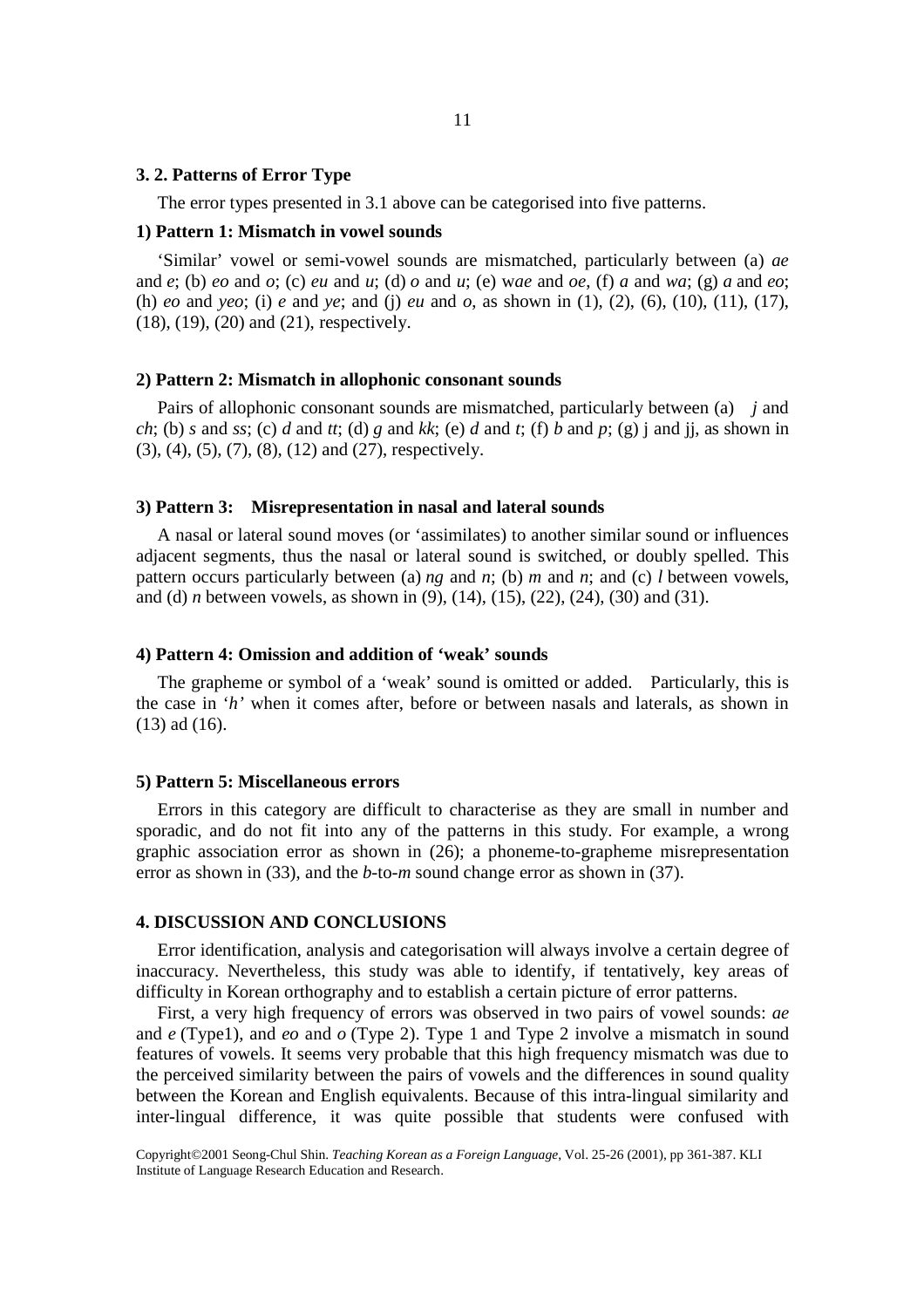differentiating these sounds. The confusion in the use of /ae/ and /e/ is experienced not just by KFL learners but also by native speakers. The care-free—or casual pronunciation of /e/ for /ae/ is often found in native speakers' speech, as in *mwo.he.yo?* instead of *mwo.hae.yo?* ('What are you doing?') and *eo.tteoh.ge.ji.ne.yo?* instead of *eo.tteoh.ge.ji.nae.yo?* ('How are you doing?'). Although this type of inaccuracy is not often found in native speakers' compositions, its frequent verbal use might have led to the foreign learners' eventual confusion in their written (and spoken) production. For the discrepancy in sound quality, Sohn (1986: 497-8) explains, as the cause of confusions, the difficulty of pinpointing the English equivalent of Korean /ae/ and the mismatch between Korean /o/ and English /o/. For this reason, English native speaker learners of Korean (ENSLK) seem to perceive Korean /ae/ as *e* or vice versa, and Korean /o/ as *eo* or *u*, or vice versa, as seen in the examples in 3.1. It seems that confusion in other pairs of vowels such as *eu* and *u* in Type 6, *wae* and *oe* in Type 11 is also due to both the perceived similarity and the mismatch between Korean and English in their sound qualities. However, this does not seem to be the case in less active errors such as *a* and *wa* in Type 17, *a* and *eo* in Type 18, *eo* and *yeo* in Type 19, and *e* and *ye* in Type 20. It seems probable that the errors in these types were simply caused by mispronunciation of the words or wrong graphic association of the phonemes.

Not surprisingly, there was a high frequency of errors in Korean allophonic consonants, particularly in such pairs as *j* and *ch* (Type 3); *s* and *ss* (Type 4); *d* and *t* or *tt* (Types 5 and 8)*; g* and *kk* (Type 7); and *b* and *p* (Type 12). These types involve differentiating the sound qualities of [lax], [aspirate] and [tense], and the failure to do so is largely attributable to the confusion of their sound features, as Sohn (1986:497) has pointed out. It is interesting to observe that there was a much higher rate of confusion between *j* and *ch* than other pairs and another allophonic pair in this series *j* and *jj* (Type 27). It is not clear whether this higher rate of difficulty was caused by a higher rate of words containing this pair or a higher perception of difficulty with differentiating the [lax] and [aspirate]. By observation, however, there were more words containing *j* than *jj* in the data, and probably this was the factor that produced a higher rate of errors. This was also the case in *g* and *kk* and in *b* and *p* where words containing [aspirate] or [tense] had a lower rate of appearance. Sohn (1986: 497) explains that the problems in these allophonic series of consonants are due to the mismatch in sound patterns between Korean and English. In Korean, there is a clear distinction in sound quality between *b-, d-, g-, j-* and *s*-series: (*b, p, pp*); (*d, t, tt*); (*g, k, kk*); (*j, ch, jj*) and (*s, ss*). In English, however, these distinctions by [aspirate] and [tense] are not clear, which seems to cause confusion for English native speaker learners of Korean.

Third, the confusion in nasal and lateral sounds seemed to be caused by a combination of assimilation, wrong pronunciation and phoneme-to-grapheme transcription. It is probably due to the fact that the nasal *n* tends to assimilate to *ng* when it comes immediately before a syllable beginning with *g* or when it is followed by a syllable ending in *ng*. The opposite is also the case where *ng* is vulnerable to change to *n* when it comes immediately before a syllable beginning with *g*, as seen in *jun.gug.mal* for *jung.gug.mal* in Type 9. A similar trend can be seen in *m* and *n* pairs where *m* is replaced by *n* or vice versa. Lateral *l* was often the subject of phoneme-to-grapheme transcription in the in-between vowels, which is largely due to assimilation. In other cases, *l* and *n*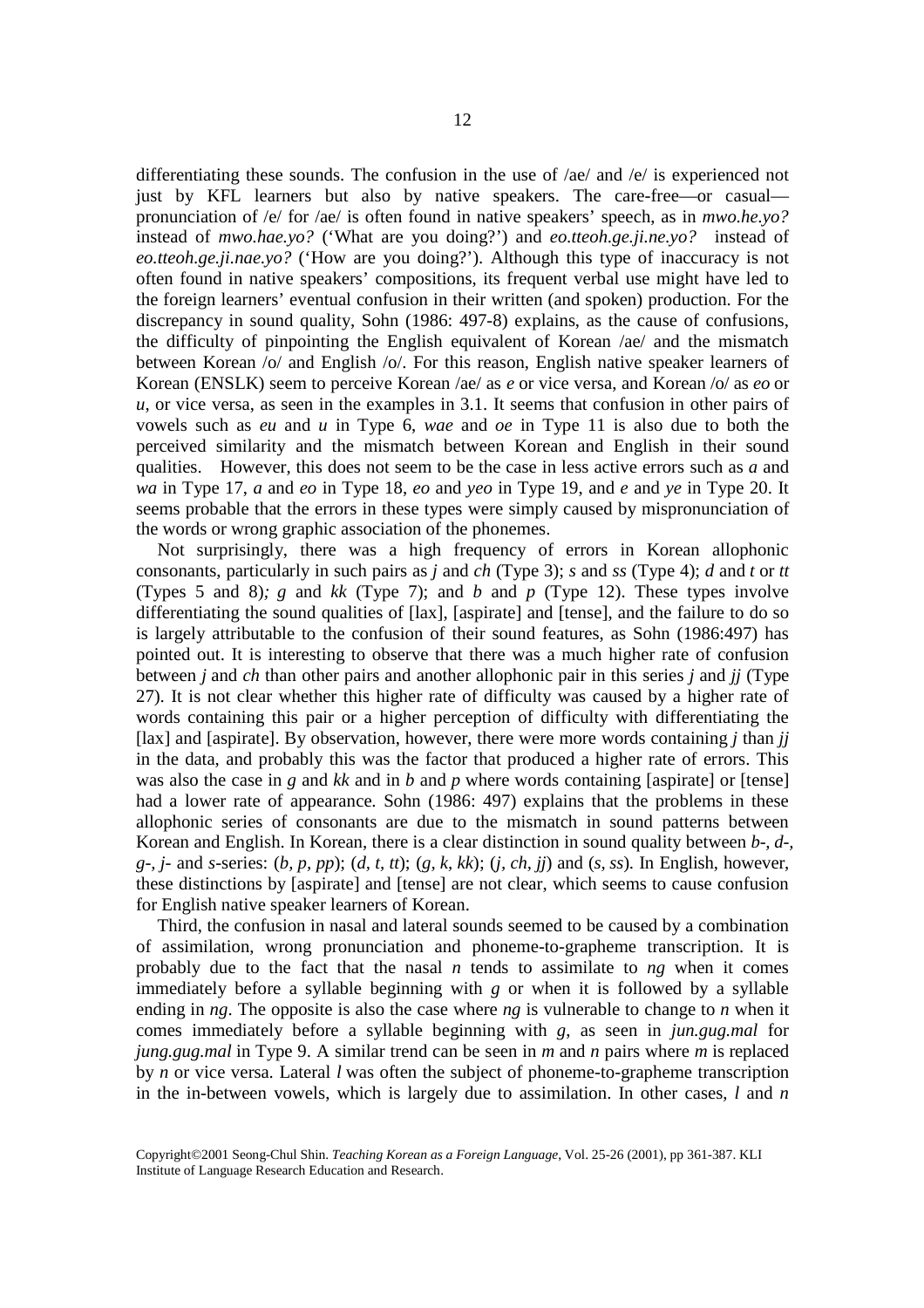were doubly spelled between vowels, and the cause of this phenomenon is also attributable either to assimilation or mispronunciation.

Fourth, the omission or addition of the 'weak' sound *h* was probably caused by the 'weak' nature of the sound (i.e. pronunciation) and the learners' lack of understanding about the grammatical usage of *an* and *anh* for 'negation'. This occurred particularly before, after and between laterals or nasals, but it is not clear whether the nasal or lateral sounds have a linguistic effect on the omission or addition of *h* , or whether it reflects the usual practice of speakers (i.e. learners) to economise the effort involved in articulation or to facilitate ease of articulation.

Finally, among a number of miscellaneous and sporadic error types, there were some types with potential significance such as the examples in Types 26 and 36, where the cause of confusion has little to do with the sound value but instead with the wrong graphic association of the sound. This is due to the similar shapes of competing spellings in Korean. There are other sporadic errors for which we need more examples to justify forming a discrete category. As for the transliteration of loan words, it seems that although the number does not carry any significant linguistic meaning, constant production of unorthodox forms signifies that transliteration cannot be simply ignored and that some more positive measures should be taken at least at the pedagogical level. It is illogical to pay little attention to diagnosis and prevention of ill-formed transliterations that are produced by learners while at the same time continuing to correct these exact same problems again and again.

As a whole, this study supports the findings in Sohn (1986) where phonological interference from English was strong and where the cause of key errors was drawn from the differences in sound quality and sound patterns between Korean and English. This study, however, also recognises the importance of the students' lack of knowledge and training, and deficiencies in the broad range of input, but these are difficult to define. In other words, it is not easy to determine what errors are due to simple mistakes and which are due to systematic errors. This study is left with such questions as why some of the commonly predicted errors did not much occur and how effectively the areas of weakness can be improved. One possible explanation is that the subjects do have a problem with the high frequency error types, but that drawing data from examination papers possibly limited the range of words which can contain potential error types. A future study might improve on this weakness by using a systematically prepared vocabulary list whose distribution of potential difficulty is evenly constructed.

The findings of this study reinforce the necessity of input and training based on contrastive analysis as well as error analysis regarding the key areas that gave problems. Both teachers and students need to pay more attention to problem areas for prevention and remedial purposes. To have a better understanding of students' acquisitional development of orthography and other levels of language description, there is a need for further study in students' proficiency development in Korean, comparing other learner groups from other institutions and other language backgrounds. Also, we must devise pedagogically effective learning and teaching strategies which can give practical and educational solutions.